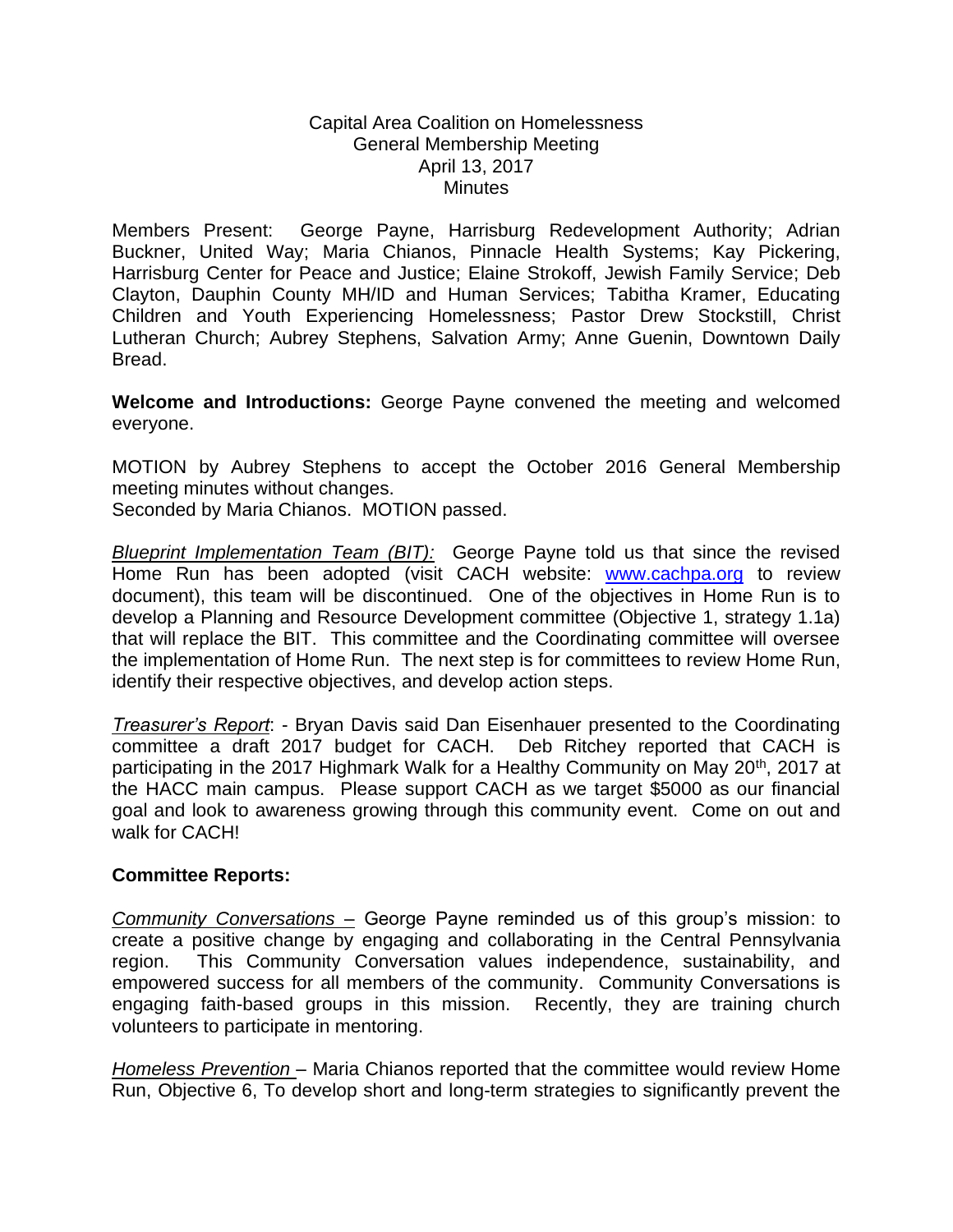occurrence of homelessness in our community. Our next meeting is May 11, 2017 at 1:30 in the Landes Building,  $7<sup>th</sup>$  floor. All are welcome. We will develop action steps for this objective. She asked if all committees are going through this process. George Payne said yes and that the Planning and Resource and the Coordinating committees will oversee the implementation.

*Housing* – Kay Pickering said she was a guest speaker at this committee meeting. Michael Weisberg attended via Skype. George Payne said that on behalf of this committee, CACH submitted a proposal to the Pennsylvania Housing Finance Agency for shared housing funding. He is unsure when we'll hear if it was funded. Julia Hoskins has championed this housing type for many years; hence, the YWCA's will administer the grant if funded. The proposal recommends working with property owners to partner with two homeless people/families and the YWCA. It proposes to serve 30 people. The funds are available through the Pennsylvania Housing Trust fund. The committee also continues to work with the Harrisburg Housing Authority to prioritize the placement of homeless people when vacancies occur. George described the process for this prioritization through HMIS. Deb Ritchey asked how homeless people would access openings in Northern Dauphin County without any HMIS participating shelters. George says CCU is in HMIS and can serve the Housing Authority of Dauphin County when there are openings. There was a discussion about getting homeless people seen at the Salvation Army. A letter from Downtown no longer serves homeless people. A question was asked about residency rules. George responded that programs provide prioritization of placement to residents of Dauphin county. No one knew anything about required proof of residency. The recommendation is for new residents to the county start at the Assistance Office.

*Public Information and Education* – Crystal Brown reported that the committee updated the CACH brochure and flyers. The committee will provide translated brochure into Spanish and Arabic. We now work on a display and evaluating upcoming outreach opportunities to determine if they are a good fit for CACH. We will develop a marketing and communications plan also.

*Service Delivery/Data Collection* – George Payne told us that the committee continues its work on the Coordinated Evaluation Referral Tool (CERT) process of no-wrong door. The CERT is on the CACH website along with instructions. He described how the tool works and the targeted homeless population served: chronically homeless, people living on the street and unaccompanied youth. Homeless veterans are served by the Veterans By-name list. People experiencing domestic violence are referred to the YWCA. An issue for us is the actual coordination of the next agency for referral to service provision. The committee reviewed the Home Run action steps pertaining to its work. The 2017 Point In Time (PIT) [update: on the CACH website] is due to HUD May 1<sup>st</sup>. A PIT report will be issued to the community. Methods for counting homeless people improved and the numbers of homeless people increased to 460 homeless persons. We then discussed the people living in tents along Market Square Presbyterian Church. Representatives from CACH, CCU and the church meet regularly